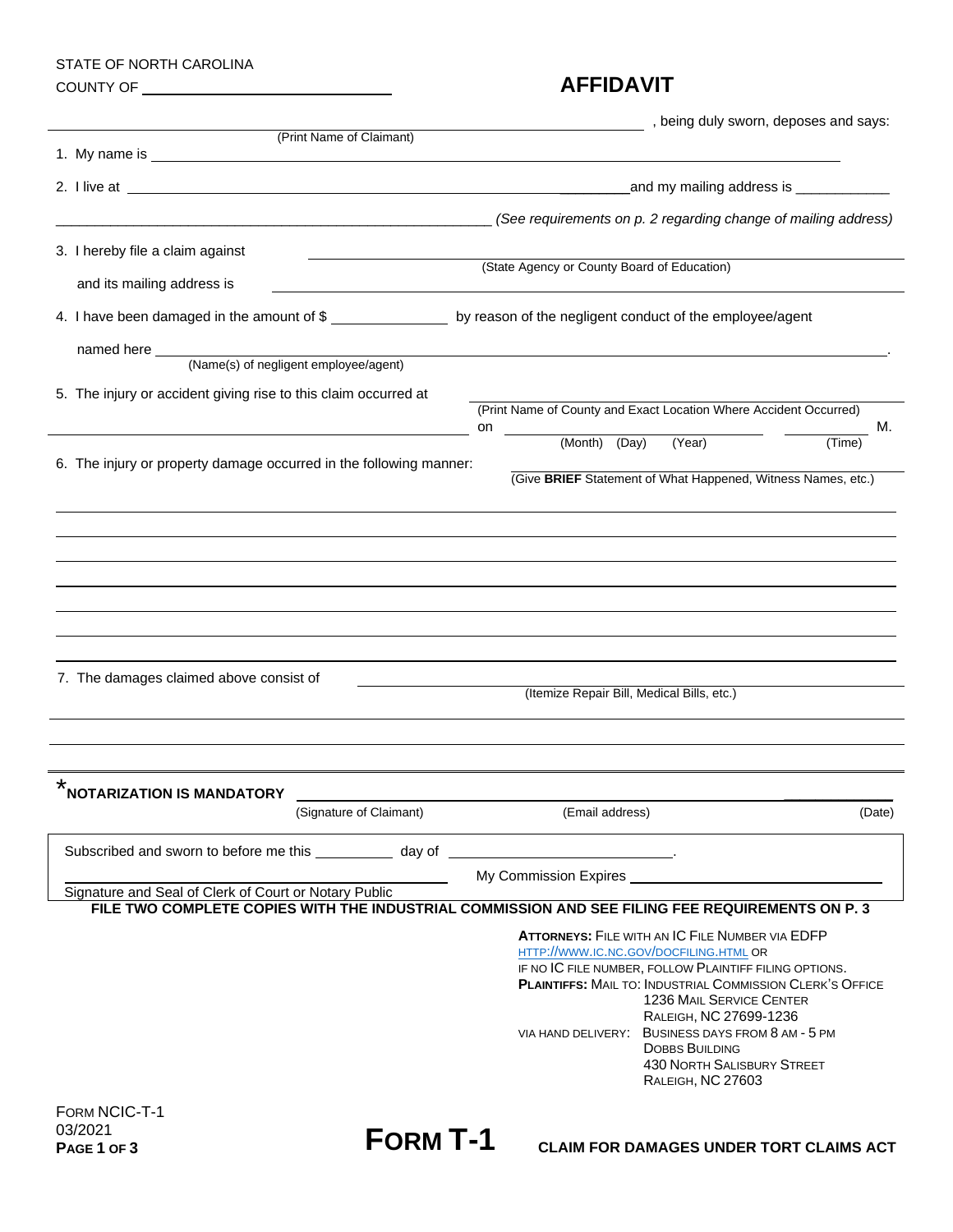## **INSTRUCTIONS**

The North Carolina Tort Claims Act requires that every affidavit submitted must show **ALL** of the following:

- 1. The name of the claimant.
- 2. The name of the state department, institution or agency against which the claim is filed.
- 3. The name of the state employee upon whose alleged negligence the claim is based.
- 4. The amount of damages sought to be recovered.
- 5. The time and place where the injury occurred.
- 6. A brief statement of the facts and circumstances surrounding the injury.

7. If the claim involves a school bus, the claim should be filed against the particular **COUNTY** Board of Education concerned and **NOT** against the State Board of Education.

8. A claim for property damage to a motor vehicle must be in the **NAME OF THE REGISTERED OWNER OF THE VEHICLE ONLY.**

### **INDUSTRIAL COMMISSION REQUIREMENTS REGARDING CONTACT INFORMATION (INCLUDING CHANGE OF MAILING ADDRESS) ARE SET OUT IN THE RULE APPEARING BELOW:**

### **11 NCAC 23B .0105 CONTACT INFORMATION**

(a) "Contact information" for purposes of this Rule shall include telephone number, facsimile number, email address, and mailing address.

(b) All persons or entities without legal representation who have matters pending before the Commission shall inform the Commission of any change in contact information by filing a written notice via the Commission's Electronic Document Filing Portal ("EDFP"), email to contactinfo@ic.nc.gov, facsimile to (919) 715-0282, U.S. mail sent to Office of the Clerk, 1236 Mail Service Center, Raleigh North Carolina 27699-1236, private courier service in accordance with Rule .0101 of this Section, or hand delivery in accordance with Rule .0101 of this Section.

(c) A plaintiff without legal representation who was an inmate in the North Carolina Division of Adult Corrections at the time of filing his or her tort claim, shall, within 30 days of release, provide the Commission with written notice of his or her post-release contact information in any manner authorized in Paragraph (b) of this Rule. Following the initial written notice of post-release contact information, the previously incarcerated plaintiff shall continue to inform the Commission of all changes in contact information in accordance with Paragraph (b) of this Rule.

(d) All attorneys of record with matters before the Commission shall provide and maintain current contact information for the Commission's records via EDFP.

(e) Instructions on how to provide and update contact information via EDFP are available at https://www.ic.nc.gov/docfiling.html.

FORM NCIC-T-1 03/2021